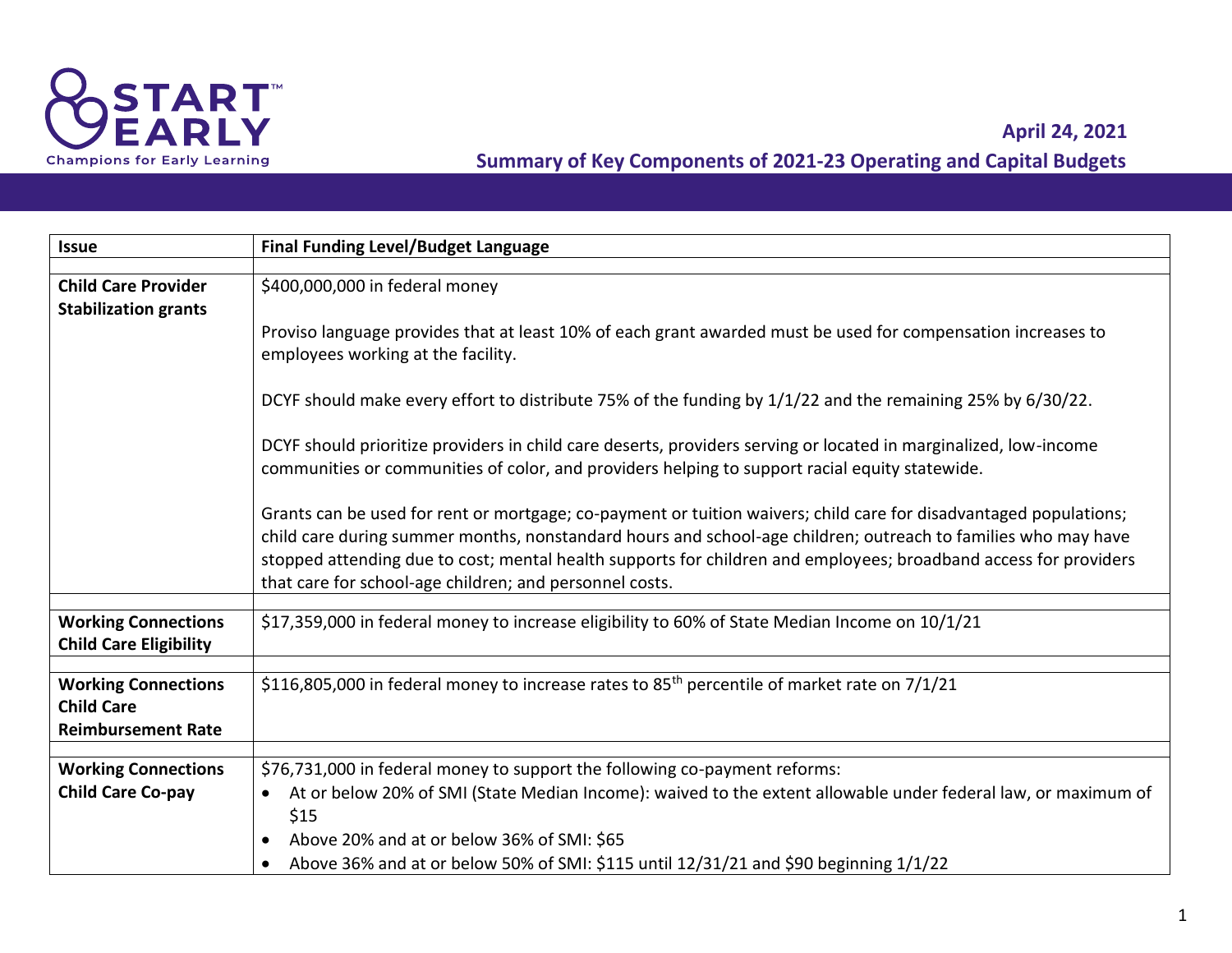|                                                                       | Above 50% and at or below 60% of SMI: \$115<br>$\bullet$                                                                                                                                                                                                                                                      |
|-----------------------------------------------------------------------|---------------------------------------------------------------------------------------------------------------------------------------------------------------------------------------------------------------------------------------------------------------------------------------------------------------|
| <b>Family Child Care</b><br><b>Collective Bargaining</b><br>Agreement | \$6,390,000 State-General Fund to operationalize the 2021-23 Collective Bargaining Agreement, including a 17.6%<br>increase in the non-standard hour bonus rate, a 2% tiered reimbursement increase for level 3.5 and a \$0.35 per<br>hour/per child rate increase for Family, Friend and Neighbor providers. |
| <b>Working Connections</b><br><b>Student Parents</b>                  | \$8,833,000 in federal money to relieve the work requirements for student parents participating in certain programs<br>starting 7/1/21                                                                                                                                                                        |
| <b>Infant Care</b><br><b>Enhancement</b>                              | \$2,521,000 in federal money for a 5% rate enhancement                                                                                                                                                                                                                                                        |
| <b>Dual Language Rate</b><br><b>Enhancement</b>                       | \$3,380,000 in State-General Fund for providers who provide bilingual instruction                                                                                                                                                                                                                             |
| <b>Working Connections</b><br><b>Child Care</b><br>Implementation     | \$2,487,000 in federal dollars for DCYF administrative costs                                                                                                                                                                                                                                                  |
| <b>Delay ECEAP</b><br><b>Entitlement from 2022-</b><br>23 to 2026-27  | Savings of \$57,929,000                                                                                                                                                                                                                                                                                       |
| <b>ECEAP Rates</b>                                                    | 10% rate increase<br>\$29,819,000 (\$14,930,000 State-General Fund and \$14,889,000 in federal funds)                                                                                                                                                                                                         |
| <b>ECEAP Slot Expansion</b>                                           | \$24,898,000 (\$14,930,000 State-General Fund and \$9,968,000 in federal funds)<br>500 slots in FY 22 and 750 slots in FY 23; 80% of slots are full-day and 20% are extended-day                                                                                                                              |
| <b>Summer ECEAP</b>                                                   | \$900,000 to support ECEAP services in July and August 2021 to 468 children whose ECEAP enrollment was delayed or<br>disrupted due to COVID                                                                                                                                                                   |
| <b>Early ECEAP Expansion</b>                                          | \$3,781,000 to expand Early ECEAP                                                                                                                                                                                                                                                                             |
| <b>ECEAP Entitlement and</b><br>Integration                           | \$1,010,000 State-General Fund for development of a plan to achieve ECEAP entitlement and for continued<br>collaboration with OSPI to finalize a report with recommendations on how to align all early learning programs<br>administered by OSPI and DYCF. The report is due 9/1/22.                          |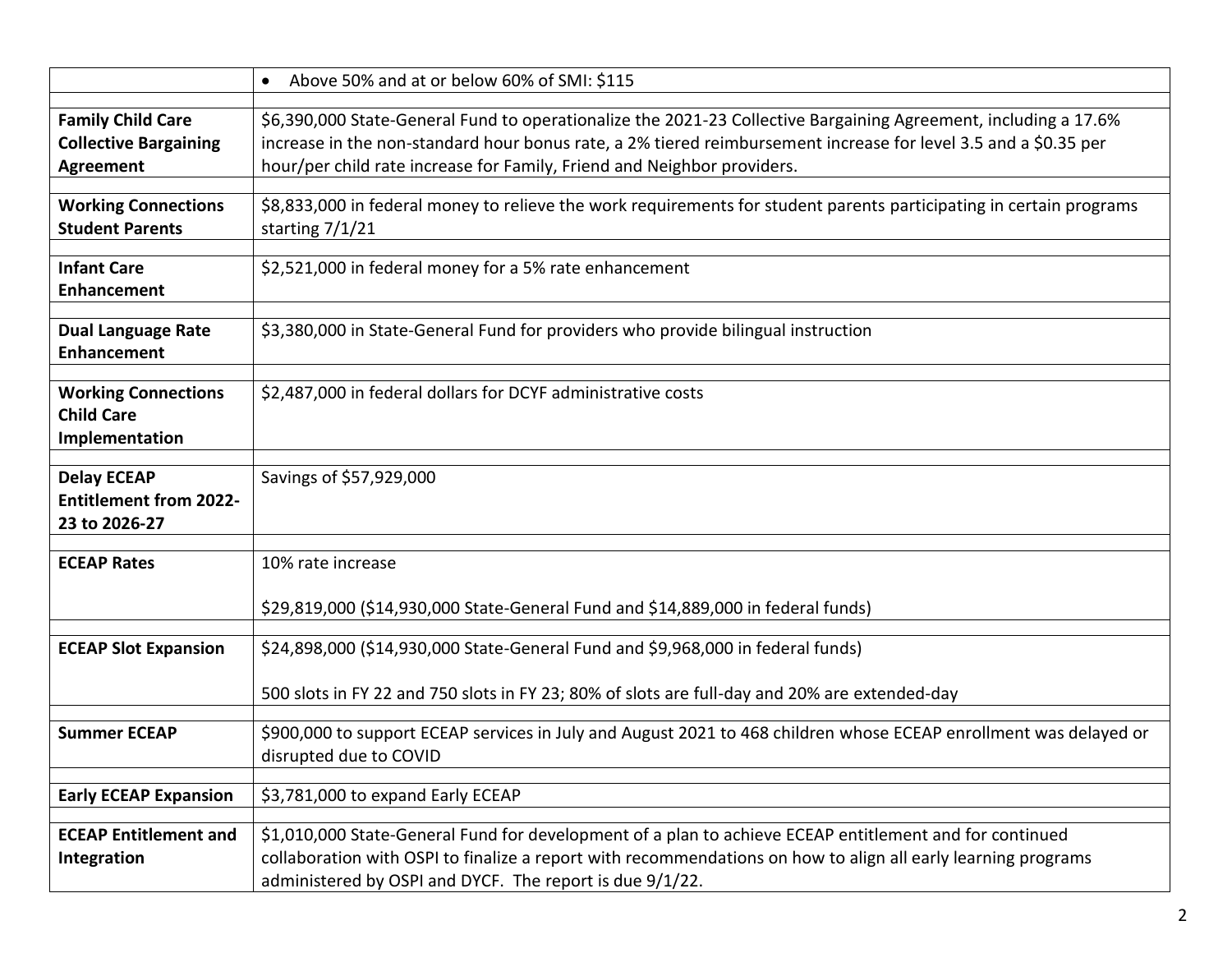| <b>Home Visiting</b>                                                             | \$11,070,000 million for home visiting. This includes \$2,771,000 for fiscal year 2022, \$5,299,000 for fiscal year 2023 in<br>Home Visiting Services Account funds and \$3 million in one-time MIECHV money.                                                                                                                                                                             |
|----------------------------------------------------------------------------------|-------------------------------------------------------------------------------------------------------------------------------------------------------------------------------------------------------------------------------------------------------------------------------------------------------------------------------------------------------------------------------------------|
|                                                                                  | Funding is provided to expand service, data collection and to support local implementing agencies.                                                                                                                                                                                                                                                                                        |
|                                                                                  | Funding is sufficient to support at least 160 slots in FY 22 and 450 slots in FY 23, with additional expansion assumed in<br>the 2023-25 biennium.                                                                                                                                                                                                                                        |
|                                                                                  | Proviso language related to contracting timelines, reporting on budget and enrollment and Home Visiting Advisory<br>Committee recommendations                                                                                                                                                                                                                                             |
| <b>Complex Needs Funds</b>                                                       | \$9,674,000 for ECEAP, Early ECEAP and Working Connections Child Care (\$5,070 State-General Fund and \$4,604,000<br>federal)                                                                                                                                                                                                                                                             |
| <b>Trauma Informed Care</b><br><b>Supports</b>                                   | \$2,802,000 in federal funds for DCYF to support early learning professionals in providing trauma-informed care                                                                                                                                                                                                                                                                           |
| <b>Infant and Early</b><br><b>Childhood Mental</b><br><b>Health Consultation</b> | \$2,400,000 in federal funds, including support for 6 additional consultants                                                                                                                                                                                                                                                                                                              |
| Professional<br>Development                                                      | \$8,021,000 (\$2,005,000 State-General Fund and \$6,016,000 federal) for professional development, including<br>scholarships, Early Achievers pathways and trainings.                                                                                                                                                                                                                     |
| <b>Equity Grants</b>                                                             | \$5,309,000 for equity grants (\$1,327,000 State-General Fund and \$3,982,000 in federal money). Equity grants are to<br>expand access statewide and to support inclusive, culturally and linguistically specific early learning.                                                                                                                                                         |
| <b>Child Care Health</b><br><b>Premium Assistance</b>                            | \$30,266,000 in federal money to administer the Child Care Premium Assistance Program for employees working in a<br>licensed child care facility. There's also \$400,000 in federal money for one or more lead navigator organizations to<br>promote access to health services through outreach and insurance plan enrollment assistance for employees working<br>in licensed child care. |
| <b>Help Me Grow</b>                                                              | \$530,000 State-General Fund for a statewide family resource and referral linkage system                                                                                                                                                                                                                                                                                                  |
|                                                                                  |                                                                                                                                                                                                                                                                                                                                                                                           |
| <b>Employer Supported</b><br><b>Child Care</b>                                   | \$829,000 State General-Fund for DCYF and Department of Commerce to advance employer supported child care<br>initiatives                                                                                                                                                                                                                                                                  |
|                                                                                  |                                                                                                                                                                                                                                                                                                                                                                                           |